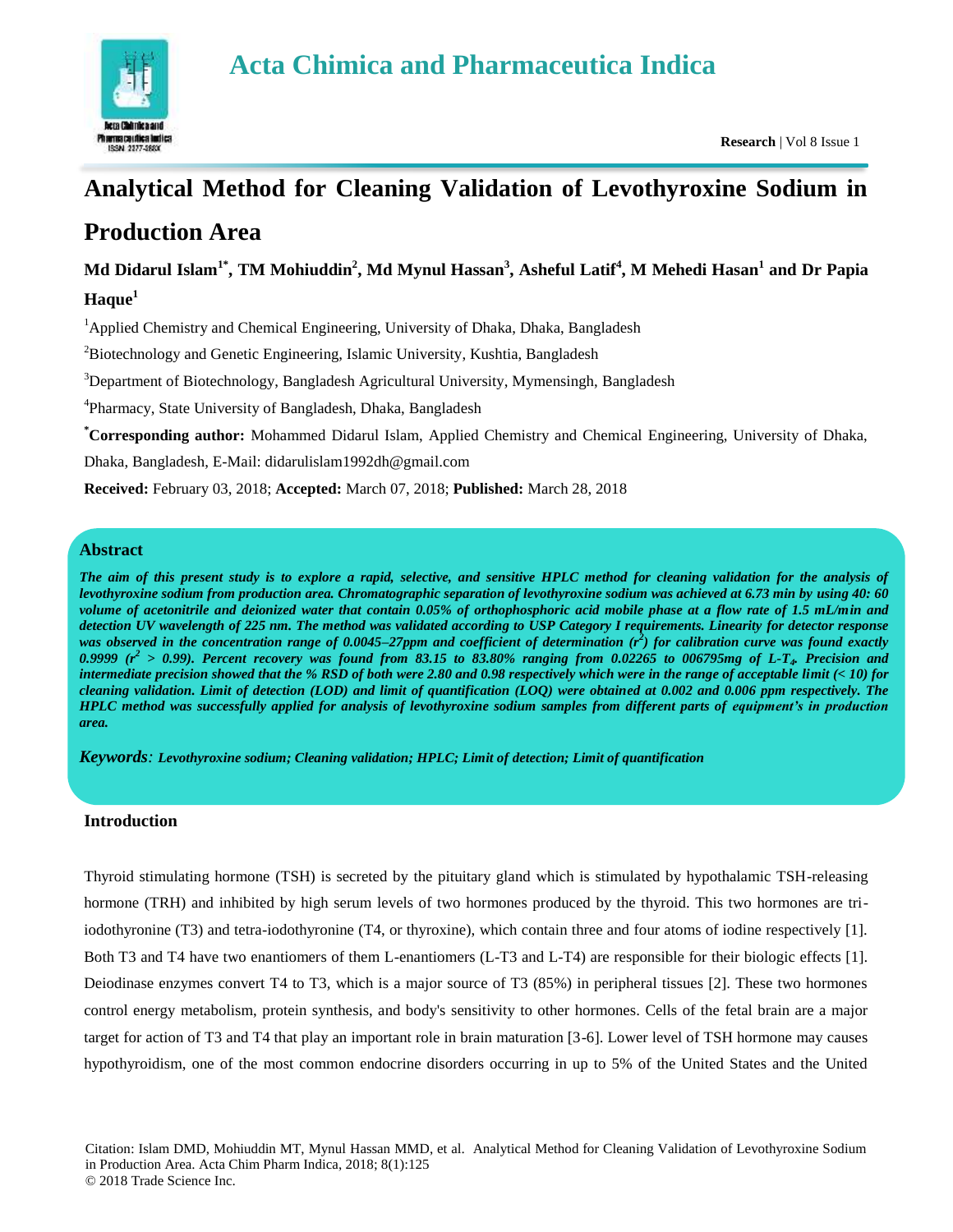Kingdom [7-9]. In adults, the incidence of hypothyroidism is estimated to be 3.5 per 1000 per year in women and 0.6 per 1000 per year in men [10]. Most patients with the disease require life time thyroxine replacement for normalizing thyroid hormone levels in peripheral tissues. Several oral administrated FDA approved T4 tablets are now available such as, Unithroid®, Synthroid®, L-Thyroxine®, Levoxyl® and Levothyrox® [7]. In last few years some alternative L-T4 formulations have become available soft gel capsule and liquid solution are some of them. Pharmacokinetic studies revealed that the latter formulation process have more bioavailability compared to classical L-T4 tablet [11]. Softgel formulation process has some advantages like higher bioequivalent rate and lower exposure in the production environment [12]. Levothyroxine sodium (L-3, 5, 3, 5-tetraiodothyronine sodium salt) pentahydrate **(FIG. 1)** is a salt of levoisomer of thyroxine **(FIG. 1)** and serves as a replacement therapy for the inadequate secretion of T4 in the body [13]. The initial daily dose to treat hypothyroidism is approximately 1.7 µg/kg, or 100–125 mcg for a 70 kg adult [11]. Daily uptake of levothyroxine sodium should be controlled strictly otherwise it may cause hyperthyroidism and thyrotoxicosis. Hyperthyroidism refers to hyper function of the thyroid gland, whereas thyrotoxicosis refers to any state characterized by thyroid hormone excess [9].

The accurate determination of levothyroxine from the environment of production area is a major concern. There are various analytical methods cited in the literature used for the quantitative determination for levothyroxine like isotope dilution tandem mass spectroscopy [14], high performance liquid

d chromatography [13-17], inductively coupled plasma (ICP) mass spectrometry [18,19], liquid chromatography/tandem mass spectrometry (LC-MS/MS) [20] and liquid chromatography using electrochemical and MS detection [16]. This study is based on to develop a rapid, selective and sensitive HPLC method to accurately and precisely determine L-T4 from the production area at a very low concentration.





#### **Materials and Methods**

#### **Materials**

L-Thyroxine sodium  $(L-T_4)$  certified reference standard was purchased from the Excella GmbH & Co (Germany). Chromafil® Xtra PTFE 0.45 µm syringe filters were purchased from the Pall Corporation (Ann Arbor, MI, USA). HPLC grade acetonitrile, analytical grade phosphoric acid and Sodium Hydroxide were purchased from Fisher Scientific (Fairlawn, NJ, USA). HPLC ready deionized 18Milli-Q water was obtained, in-house, from a Milli-Q Gradient A-10 water purification system, Millipore, (Bedford, MA, USA).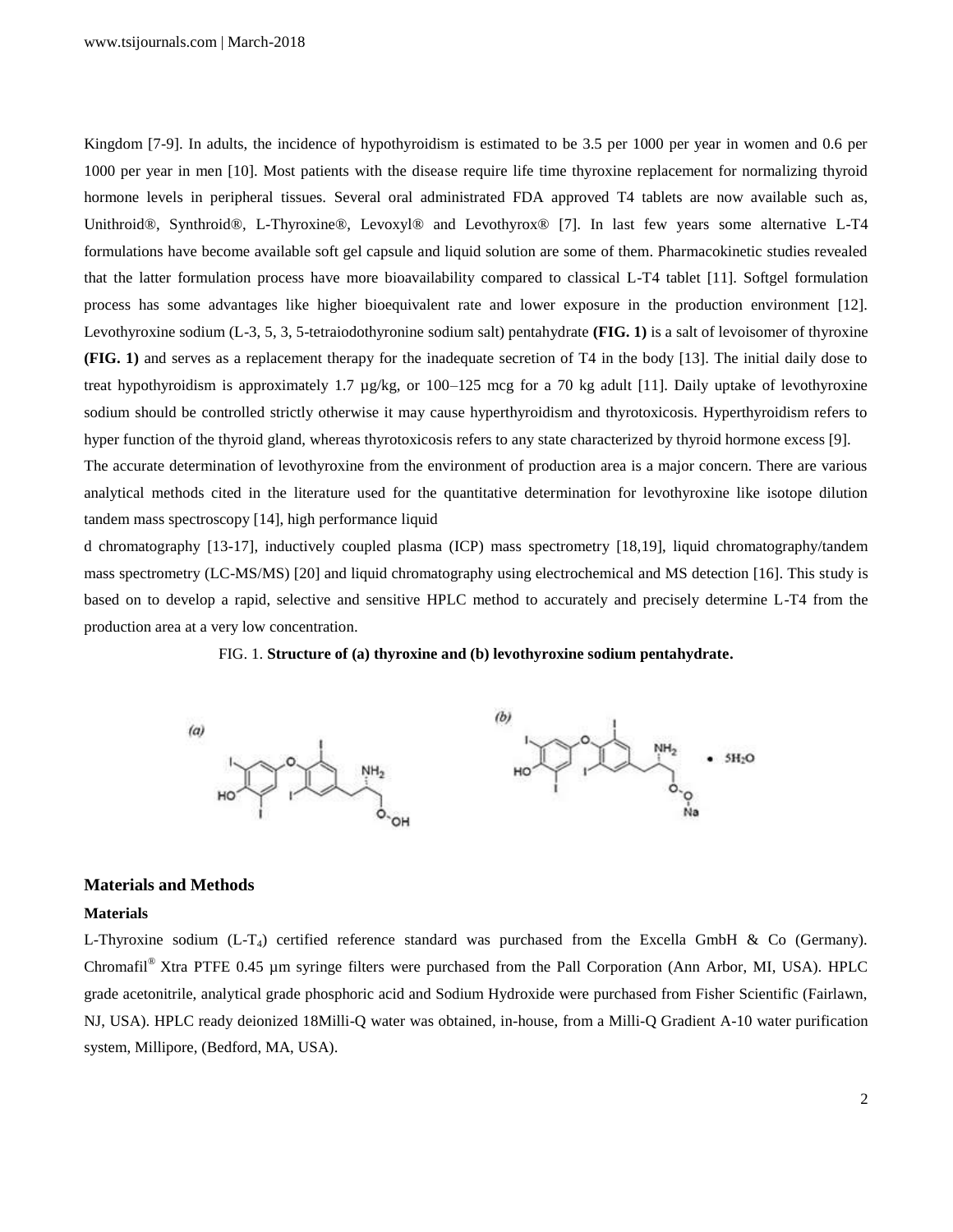#### **Determination of the binding of PB to HSA in the absence and presence of endogenous substances**

The binding of PB to HSA in the absence and presence of endogenous substances was determined using an ultrafiltration technique. Ultrafiltration was carried out using an AmiconR Ultra-0.5 mL centrifuge filter unit with an UltracelR-30 membrane (Merck Millipore Company, MA). Samples of 500  $\mu$ L were centrifuged at 2,500  $\times$  g at 25 °C for 5 min. The concentration of unbound PB in the filtrates was then determined by HPLC.

#### **Recovery calculation**

The amount of levothyroxine sodium in the test samples was calculated, as quantity and percent, from the measured peak area response for the test samples  $(A_U)$  and compared to peak area response  $(A_s)$  for the standard levothyroxine solution using the following equations:

$$
Quantity = \frac{Au}{As} \times C \dots \dots \dots \dots \dots \dots \dots \dots \dots \dots \dots (1)
$$
  
% Recovery = 
$$
\frac{Observed Amount}{Decleared Amount} \times 100 \dots \dots \dots \dots \dots \dots \dots \dots \dots \dots \dots \dots \dots \dots (2)
$$

Where C is the concentration in ppm of the USP levothyroxine working standard.

#### **Instrumentation and chromatographic conditions**

Prominence I HPLC (Shimadzu Corporation, Japan) consisted of a quaternary pump, an automatic injector, variable wavelength detector, and a column oven. Data were processed by using Lab solution 6.82-ST1 software. Separation was achieved on a Kromasil L<sub>10</sub> column (4.6 mm  $\times$  250 mm, 5 µm) and ProntoSIL L<sub>10</sub> column (4.6 mm  $\times$  250 mm, 5 µm) was used for intermediate precision analysis. The flow rate was 1.5 mL/min. The chromatographic conditions: Filtered and degassed 40 volume of acetonitrile and 60 volume of deionized water that contain 0.5ml of orthophosphoric acid were used as mobile phase and diluent. 10 min as equilibration time. The column temperature was controlled at 25°C and the injection volume was 100µL. The UV detection wavelength was 225 nm.

# **Stock solution preparation (45 ppm)**

45 mg of levothyroxine sodium working standard was transferred in 1000 ml amber volumetric flasks add 5 ml 1 M NaOH and 20 ml diluent and sonicate until dissolve. Allow to cool and volume up to the mark with same diluent.

#### **Results and Discussion**

The method was validated according to the United States Pharmacopeia Category I requirements. The following validation characteristics were addressed: specificity, accuracy, precision, linearity, range, LOD and LOQ.

#### **System suitability standard**

System suitability standard solution was prepared daily using stock solution, for that purpose 10 ml of stock solution was transferred in to 50 ml amber volumetric flasks and dilute up to the mark with diluent. System suitability was determined from five replicate injections of the stock solution before sample analysis. The acceptance criteria were less than 2% relative standard deviation (RSD) for peak area, greater than 2000 theoretical plates, USP tailing factor less than 2. All critical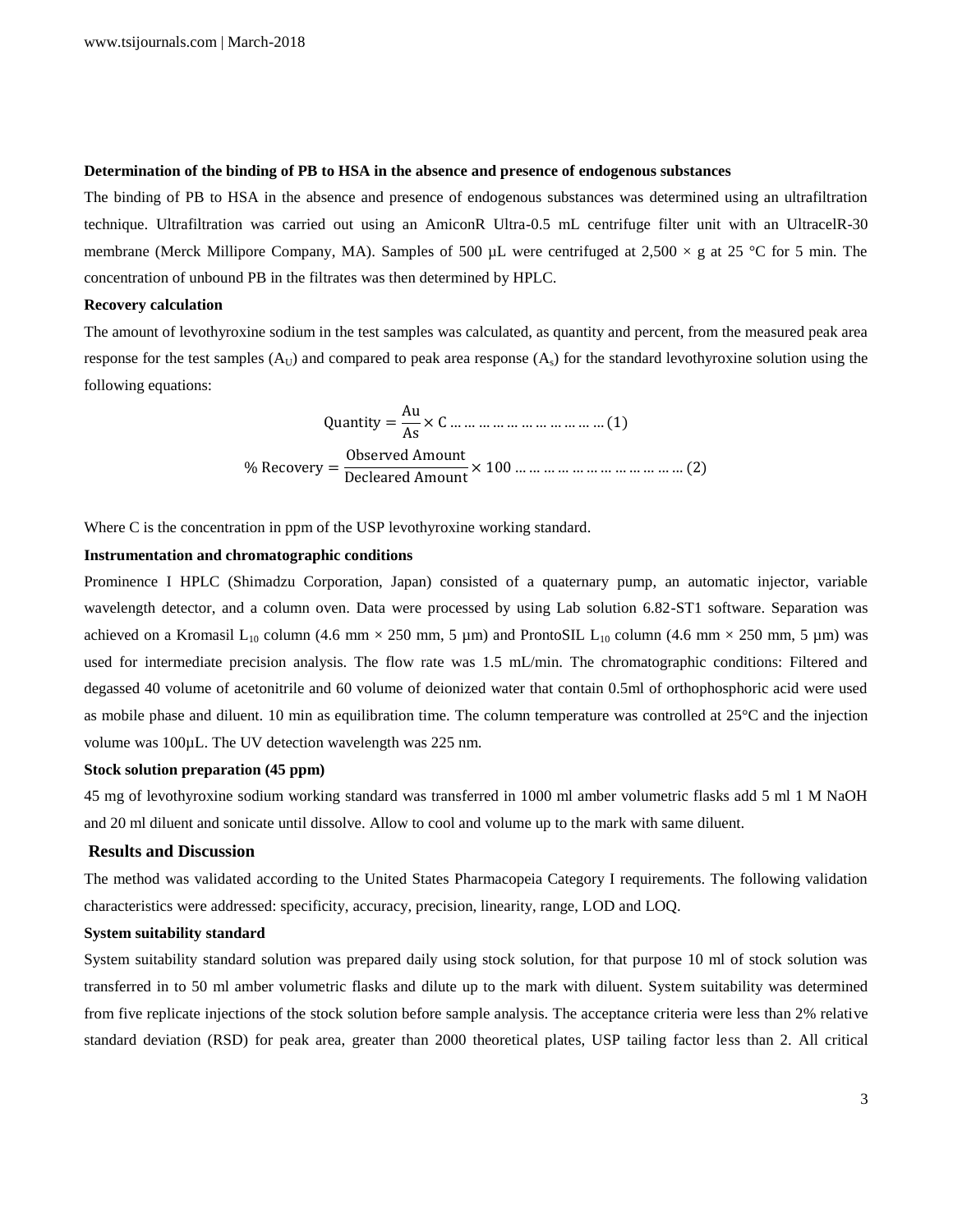parameters were tested before sample run and it was found that all parameter met the acceptable criteria throughout all days which is shown in the **TABLE 1**.

| <b>Parameter</b>                                                 | <b>Specifications</b> | <b>Observed results</b> |                   |                   |
|------------------------------------------------------------------|-----------------------|-------------------------|-------------------|-------------------|
|                                                                  |                       | <b>Analyst 01</b>       | <b>Analyst 02</b> | <b>Analyst 03</b> |
| <b>Retention Time (% RSD)</b>                                    | $\leq 2.0$            | 0.08                    | 0.02              | 0.09              |
| Area $(\%$ RSD)                                                  | < 2.0                 | 0.09                    | 0.19              | 0.67              |
| <b>Tailing Factor</b>                                            | $\leq$ 2.0            | 1.51                    | 1.44              | 1.52              |
| <b>Theoretical plates</b>                                        | > 2000                | $7135 \pm 64$           | $7996 \pm 75$     | $7222 \pm 92$     |
| n: number of replicates per concentration levels and per series. |                       |                         |                   |                   |

TAB.1. **System Suitability Test Results (n=5).**

# **Specificity**

Specificity of the method was determined by comparing the system suitability standard and diluent of the sample, examined active component specifically and accurately measured without any interference of diluent peaks. The acceptance criteria were peak of active should be pure that means purity index should be higher than purity threshold and diluent should not show any interfere at the retention time (6.73 min) of Levothyroxine Sodium peak at LOD and LOQ concentration. Specificity was established by determining that peak of levothyroxine sodium standard and diluent were completely segregated **FIG. 2 and 3.** 

FIG. 2. **Specificity of levothyroxine sodium from other peaks of diluent.**



FIG. 3. **Peak comparison of LOD and LOQ from diluent.**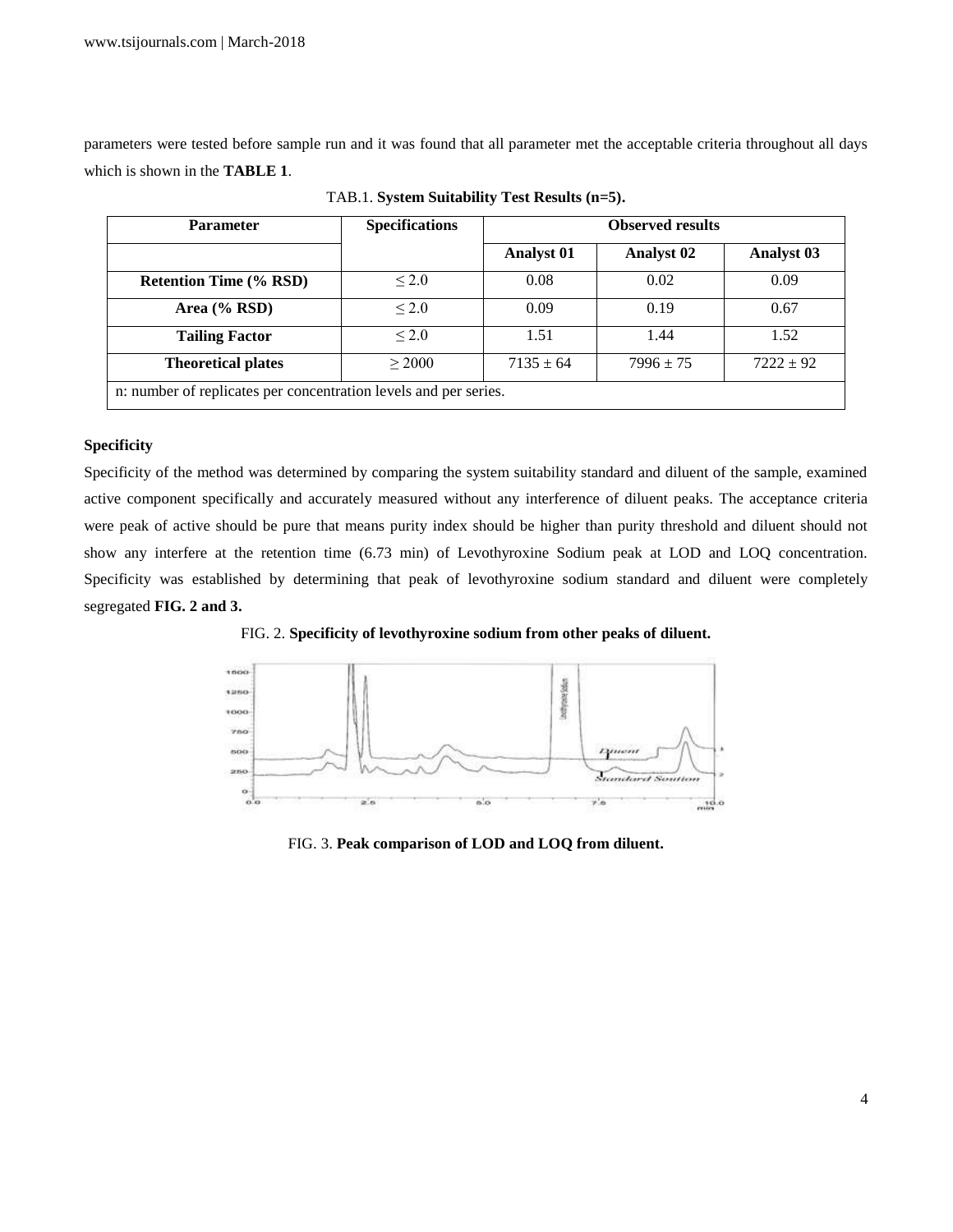

#### **Precision and intermediate precision**

The precision of test method was evaluated by analyzing six swab sample solutions which were prepared and analyzed on same day by HPLC. 1.0 ml (45 ppm) of levothyroxine stock solution was spread out on the  $10 \times 10$  cm surface area of a 316 grade SS plate, and dried it at ambient temperature. Dried sample was collected by using swab stick which was initially rinse into diluent. Swab stick was transferred in test tube, 5 ml diluent was added and then sample was sonicate for 10 minutes. Total six (6) replicate samples were prepared by the same procedure. The method of precision was established by injecting six replicate samples after running five standard samples. Intermediate precision was determined by applying same procedure with different analyst, HPLC and column. Critical value and results of precision and intermediate precision were summarized in **TABLE 2**. From the **TABLE 2** it was found that all parameter of cleaning validation were in permeable limit.

| <b>Parameter</b>                                                 | <b>Specifications</b> | <b>Observed results</b> |                               |  |
|------------------------------------------------------------------|-----------------------|-------------------------|-------------------------------|--|
|                                                                  |                       | <b>Precision</b>        | <b>Intermediate precision</b> |  |
| <b>Area of Sample</b>                                            |                       | $2157021 + 2.80$        | $1892832 \pm 0.98$            |  |
| <b>Tailing Factor</b>                                            | $\leq$ 2.0            | 1.50                    | 1.44                          |  |
| <b>Theoretical plates</b>                                        | > 2000                | $7215 \pm 79$           | $6521 \pm 56$                 |  |
| n: number of replicates per concentration levels and per series. |                       |                         |                               |  |

TABLE. 2. **Precision and intermediate precision Results (n=6).**

#### **Recovery or accuracy**

Accuracy Study was performed by spreading Levothyroxine Sodium solution on the 10x10 cm surface area of a 316 grade SS plate ranging from 50 to 150% (50%, 80%, 100%, 120% and 150%) which were prepared from stock solution. For this purpose 0.5, 0.8, 1, 1.2 and 1.5 ml of stock solution was spread in to the SS plate and then dried at ambient temperature. After complete dry sample were collected through swab stick which were initially rinse with diluent. Swab stick was transferred in test tube, 5 ml diluent was added and then sample was sonicate for 10 minutes. For cleaning validation recovery should be higher than 80%, and RSD of the each sample should be less than 10% [21]. Results for recovery of levothyroxine sodium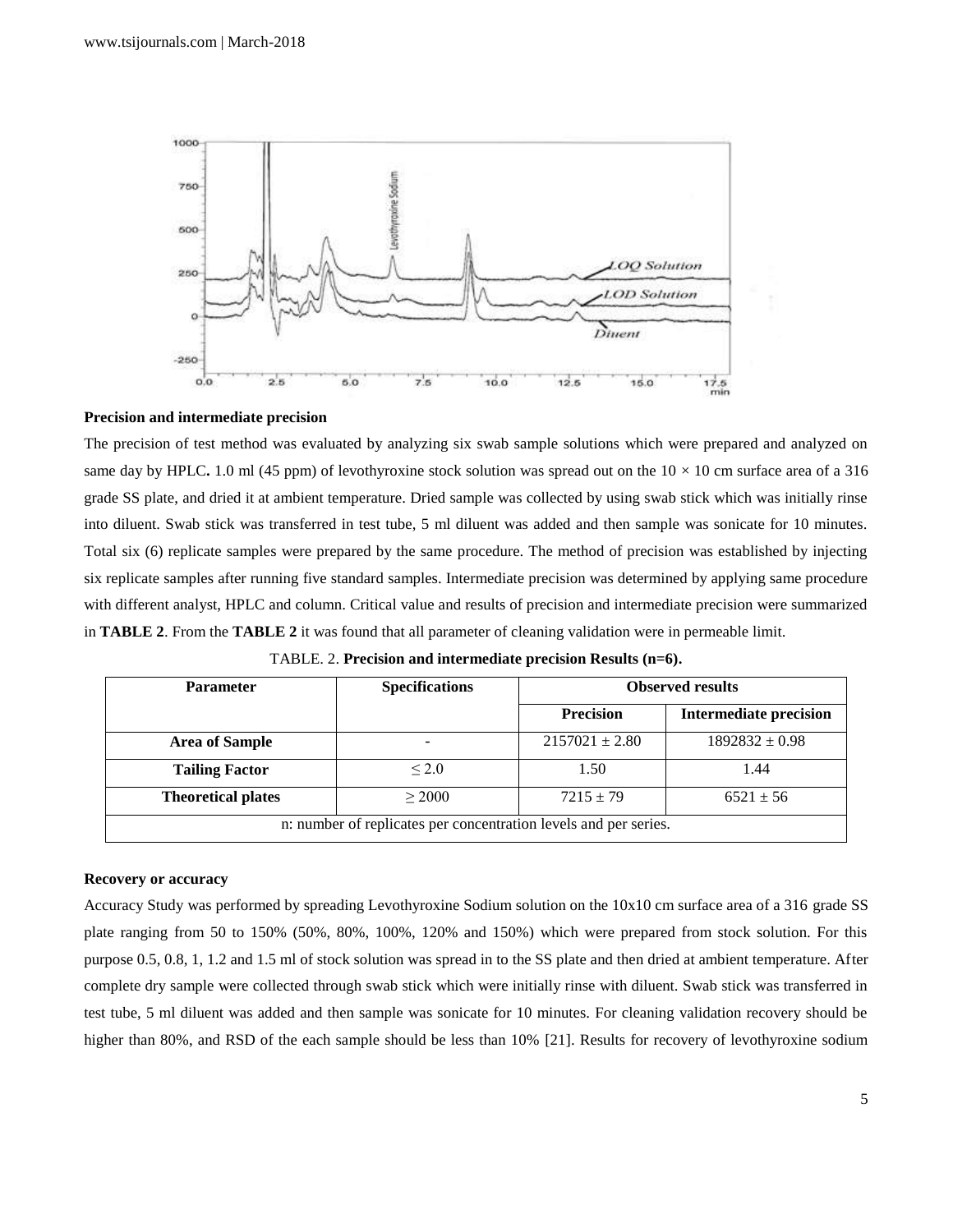from SS plate by swab stick and there specifications were summarized in **TABLE 3**. Recovery factor was 1.20 that means this cleaning procedure was satisfactory for accurately analysis of levothyroxine sodium from production area.

#### **Linearity and range**

Standard calibration curves were prepared with sixteen calibrators over a concentration range of 0.006-27 ppm (0.006, 0.009, 0.018, 0.027, 0.054, 0.09, 0.45, 0.9, 2.25, 4.5, 7.2, 9, 10.8, 13.5, 18 and 27 ppm) for levothyroxine. The data of peak area versus active concentration were treated by linear least square regression analysis (**TABLE 4**). Coefficient of determination for cleaning validation sample should be within 0.99 to 1.0. Data from the **FIG. 4** complies that coefficient of determination value was 0.9999.

# **LOD and LOQ**

LOD means the lowest concentration of the standard solution (six replicate samples) that can be detected but not necessarily quantitated under stated experimental conditions [22,23]. ICH and USP states that signal-to-noise ratio should be  $\geq 3$  and RSD of six replicates should be within 10 to 33 [24-27]. Six replicate sample concentration of 0.002 ppm was used to examine the LOD concentration. At that concentration S/N was found 4.11 and RSD was 12.51 **TABLE 5.**

LOQ means the lowest concentration of the standard solution (six replicate samples) that can be quantitatively determined with suitable precision and accuracy [22]. In that case signal to noise ratio should be  $\geq 10$  and RSD of six replicates should be  $\leq$  10 [22, 26, 27]. Six replicate sample concentration of 0.006 ppm was used to examine the LOQ concentration. At that concentration S/N was founded 11.19 and RSD was 2.37 **TABLE 5** that means at that concentration levothyroxine sodium quantitatively determined precisely.



#### FIG. 4. **Linearity for levothyroxine sodium.**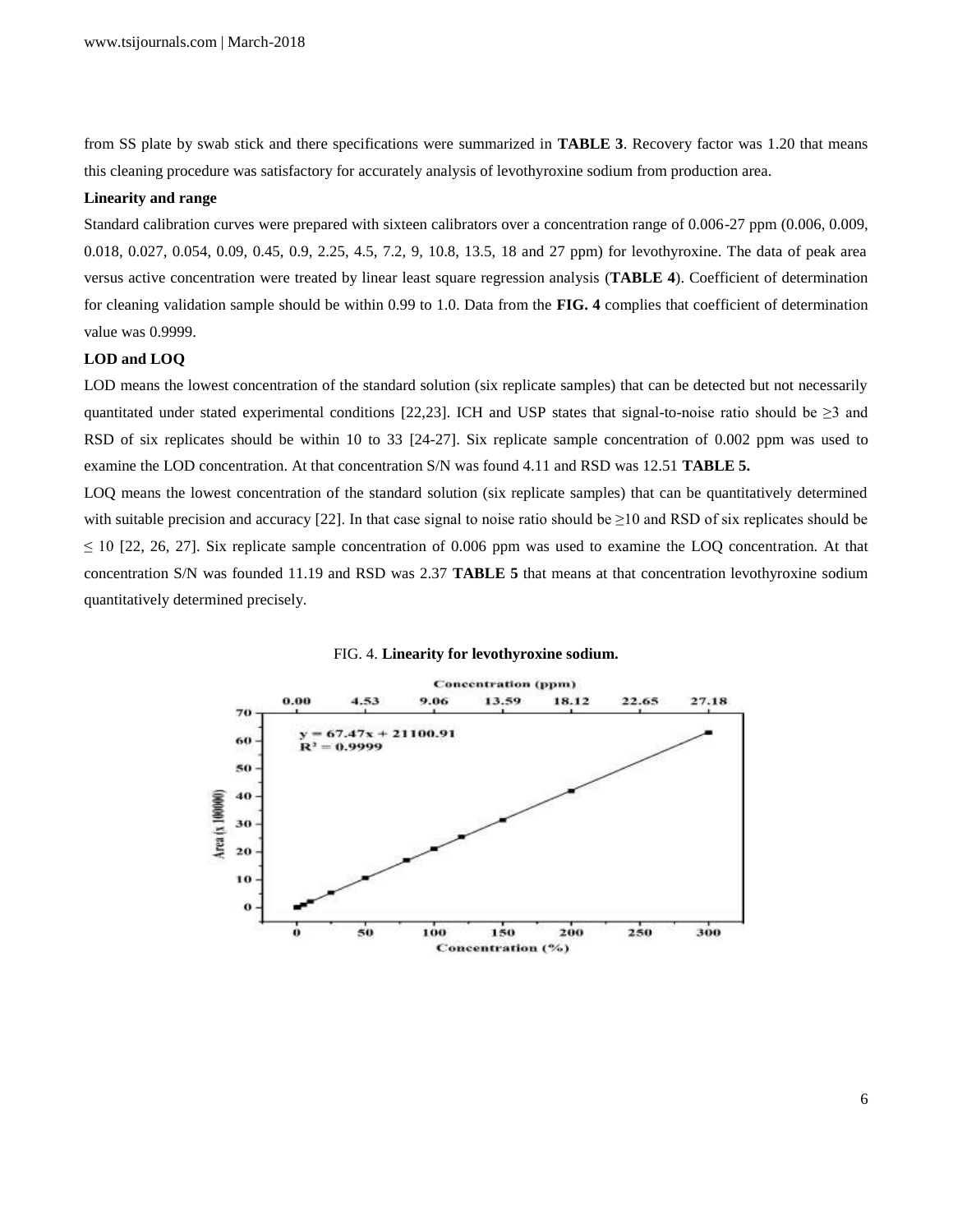| <b>Parameter</b>                                                 | <b>Specifications</b> | 50%                | 80%                | 100%               | 120%               | 150%               |
|------------------------------------------------------------------|-----------------------|--------------------|--------------------|--------------------|--------------------|--------------------|
| <b>Area of Sample</b>                                            |                       | $927047 \pm 0.19$  | $1503889 \pm 0.23$ | $1852183 \pm 1.69$ | $2155581 \pm 0.43$ | $2750230 \pm 0.20$ |
| <b>Declared</b><br>amount (mg)                                   |                       | 0.0225             | 0.036              | 0.045              | 0.054              | 0.0675             |
| <b>Recovery</b> (mg)                                             |                       | $0.01887 \pm 0.19$ | $0.0306 \pm 0.23$  | $0.03769 \pm 1.69$ | $0.04385 \pm 0.43$ | $0.05731 \pm 0.20$ |
| Recovery $(\% )$                                                 | $\geq 80$             | 83.85              | 85                 | 83.76              | 81.2               | 82.9               |
| n: number of replicates per concentration levels and per series. |                       |                    |                    |                    |                    |                    |

TABLE 3. **Accuracy Results (n=6).**

| <b>Parameter</b>                                                 | <b>LOD</b>            |                       | <b>LOO</b>            |                       |
|------------------------------------------------------------------|-----------------------|-----------------------|-----------------------|-----------------------|
|                                                                  | <b>Critical value</b> | <b>Observed value</b> | <b>Critical value</b> | <b>Observed</b> value |
| <b>Concentration</b>                                             |                       | $0.002$ ppm           |                       | $0.006$ ppm           |
| Signal to noise ratio                                            | Close to 3            | 4.11                  | Close to 10           | 11.19                 |
| $%$ RSD                                                          | $10.0 - 33.0$         | 12.51                 | < 10.0                | 2.37                  |
| n: number of replicates per concentration levels and per series. |                       |                       |                       |                       |

TABLE 4. **LOD and LOQ results (n=6).**

# **Determination of levothyroxine sodium in production area**

The validated method was successfully applied for the determination of levothyroxine sodium from different parts of the production environment. In production area after cleaning with IPA levothyroxine sodium was found in very low concentration which is shown in the **TABLE 5**. Maximum levothyroxine sodium was found in internal surface of the granulation and it was 2.69 ppm, which was within limit of cleaning process validation (less than 9 ppm).

TABLE 5. **Swab samples from different parts of production area.**

| <b>Sample ID</b>                      | Concentration (ppm) |
|---------------------------------------|---------------------|
| <b>Inside the bin of Blister</b>      | 0.13                |
| <b>Feeding disk of Blister</b>        | 0.05                |
| <b>Blister hopper</b>                 | 1.27                |
| <b>Bin lid of Granulator</b>          | 0.38                |
| <b>Internal surface of Granulator</b> | 2.69                |
| <b>Surface gate of Compressor</b>     | 0.14                |
| <b>Inner O Matic of Compressor</b>    | <b>BDL</b>          |
| <b>Inner chute of Compressor</b>      | 0.25                |
|                                       |                     |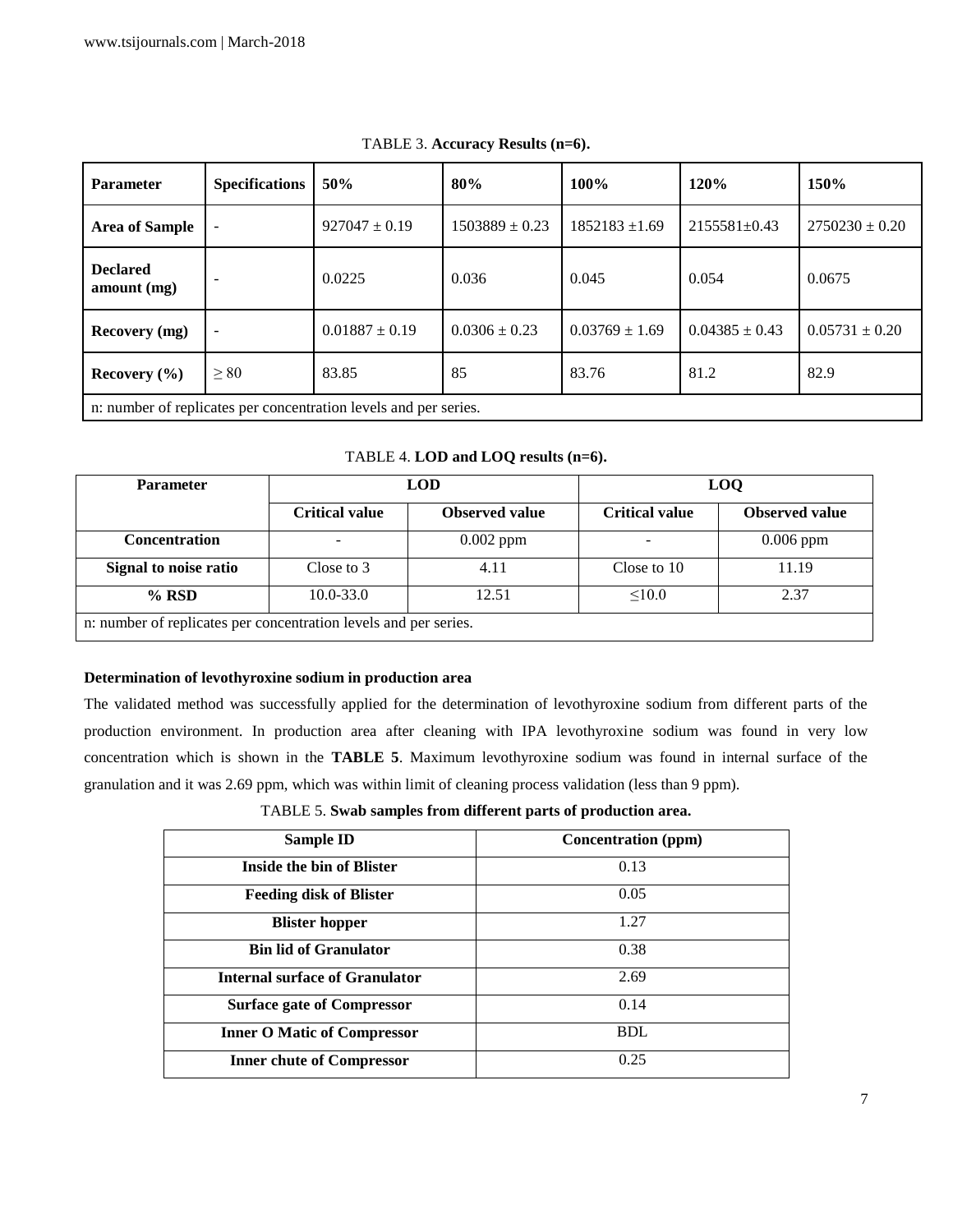| Window flap                        | 0.09       |  |
|------------------------------------|------------|--|
| <b>Metal detector</b>              | <b>BDL</b> |  |
| <b>Surface disk of deduster</b>    | 0.04       |  |
| <b>BDL: Below detection limit.</b> |            |  |

# **Conclusion**

A simple and efficient HPLC method was developed and validated for levothyroxine sodium. The method addressed each of the analytical validation characteristics such as accuracy, precision, specificity, linearity, LOD and LOQ met the USP acceptance criteria. The usefulness of this method is demonstrated by successful application for the analysis of levothyroxine sodium in different parts of production area.

# **REFERENCES**

- 1. Biondi B, Filetti S, Schlumberger M. Thyroid-hormone therapy and thyroid cancer:a reassessment. Nat Clin Pract Endocrinol Metab, 2005;1:32.
- 2. Braverman LE, Ingbar SH, Sterling K. Conversion of thyroxine (T4) to triiodothyronine (T3) in athyreotic human subjects. J Clin Invest, 1970. 49:855.
- 3. Kester MH, Martinez de Mena R, Obregon MJ, et al. Iodothyronine levels in the human developing brain:major regulatory roles of iodothyronine deiodinases in different areas. J Clin Endocrinol Metab, 2004;89:3117-3128.
- 4. Fallahi P, Ferrari SM, Ruffilli I, et al. Advancements in the treatment of hypothyroidism with L-T4 liquid formulation or soft gel capsule:an update. Expert Opin Drug Deliv, 2017;14:647-655.
- 5. Gika H, Lämmerhofer M, Papadoyannis I, et al. Direct separation and quantitative analysis of thyroxine and triiodothyronine enantiomers in pharmaceuticals by high-performance liquid chromatography. J Chromatogr B Analyt Technol Biomed Life Sci, 2004;800:193-201.
- 6. Patel H, Stalcup A, Dansereau R, et al. The effect of excipients on the stability of levothyroxine sodium pentahydrate tablets. Int J Pharm, 2003;264:35-43.
- 7. Agu RU, Mactavish J, Yeung KP, et al, Thyroid hormone (levothyroxine) replacement via the respiratory route by inhalation:in vitro exploratory studies. Expert Opin Drug Deliv, 2016;13:195-205.
- 8. Clyde PW, Harari AE, Getka EJ, et al, Combined levothyroxine plus liothyronine compared with levothyroxine alone in primary hypothyroidism:a randomized controlled trial. JAMA, 2003;290:2952-2958.
- 9. Woeber KA. Update on the management of hyperthyroidism and hypothyroidism. Arch Intern Med, 2000;160:1067-1071.
- 10. Espaillat R, Jarvis MF, Torkelson C, et al. Gluten and Aluminum Content in Synthroid®(levothyroxine sodium tablets). Adv Ther, 2017;34:1764-1769.
- 11. Yue CS, Scarsi C, Ducharme MP. Pharmacokinetics and potential advantages of a new oral solution of levothyroxine vs. other available dosage forms. Arzneimittelforschung, 2012;62:631-636.